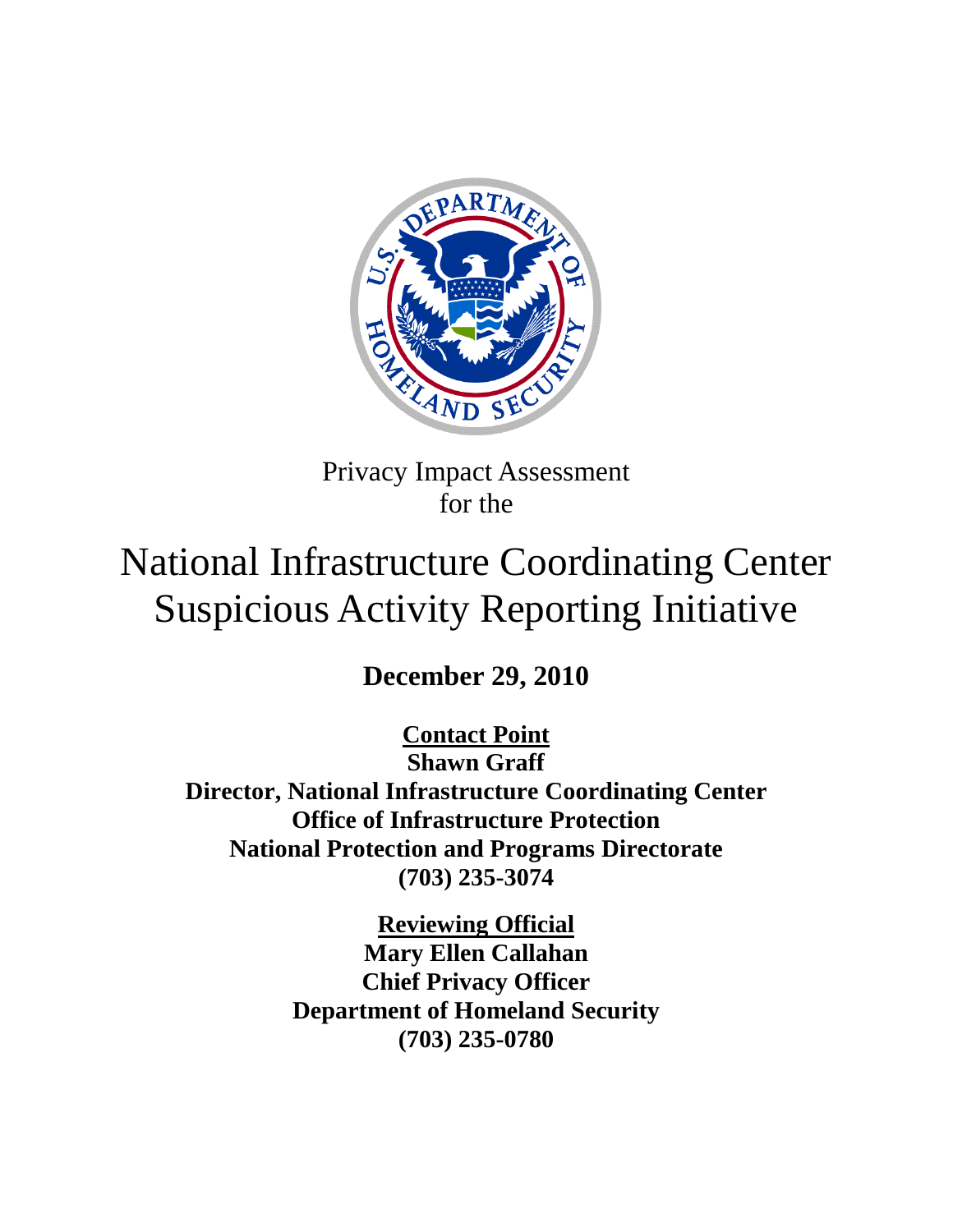### **Abstract**

The Department of Homeland Security (DHS) National Protection and Programs Directorate (NPPD) Office of Infrastructure Protection (IP) National Infrastructure Coordinating Center (NICC) is publishing this PIA to reflect activities under its Suspicious Activity Reporting (SAR) Initiative. The NICC SAR Initiative serves as a mechanism by which a report involving suspicious behavior related to an observed encounter or reported activity is received and evaluated to determine its potential nexus to terrorism. NICC is conducting this PIA because SAR occasionally contain personally identifiable information (PII) and NICC will be collecting and contributing SAR data for reporting and evaluation proceedings.

#### **Overview**

The National Infrastructure Coordinating Center (NICC) is the coordinating center within the Office of Infrastructure Protection (IP). The mission of IP is to lead the national effort to mitigate the terrorism risk, and to strengthen the protection of and enhance the all-hazard resilience of the Nation's critical infrastructure. In an effort to further its mission, IP has implemented the NICC SAR Initiative. All SARs are centered on activities, meaning that an event or action has occurred that has triggered some degree of suspicion. Under the NICC SAR Initiative, all suspicious activities are reported via email or phone to the NICC. It is important to note that the NICC SAR Initiative does not replace the Emergency First Responder services provided by calling 911.

When the NICC receives a SAR from the Critical Infrastructure and Key Resources (CIKR) community or the general public, the SAR information is used to create a NICC Patriot Report and a corresponding redacted NICC Patriot Report, which is maintained on WebEOC. (These reports are distinct from DHS National Operations Center (NOC) Patriot Reports, which are maintained separately and are covered by the DHS NOC Patriot Report PIA.) The NICC Patriot Report will then be submitted via email to the FBI and the DHS NOC, to generate a Guardian<sup>[1](#page-1-0)</sup> number as well as a DHS NOC number, respectively.

The NICC Patriot Report that is sent to the FBI is submitted to the FBI Counter-terrorism division. There, the FBI will determine whether there is sufficient information and cause to issue a Guardian number. If the NICC Patriot Report does not provide sufficient information, FBI will contact the NICC for amplifying information and then determine whether or not to issue a Guardian number. In addition, the FBI will make a determination as to whether to also send the report to the e-Guardian unclassified database,<sup>[2](#page-1-1)</sup> pursuant to the authority of the FBI. Whether or

http://foia.fbi.gov/eguardian\_threat.htm

<span id="page-1-0"></span><sup>&</sup>lt;sup>1</sup> The FBI Guardian System has SORN coverage provided under [63 FR 8659](http://foia.fbi.gov/privacy_systems/63fr8659.htm) titled, "Department of Justice Federal Bureau of Investigation – 002 Central Records System (CRS) System of Records," published on January 25, 2007. The PIA for the FBI Guardian System is not published, as this is a National Security System.<sup>2</sup>

<span id="page-1-1"></span> $2$  http://foia.fbi.gov/eguardian\_threat.htm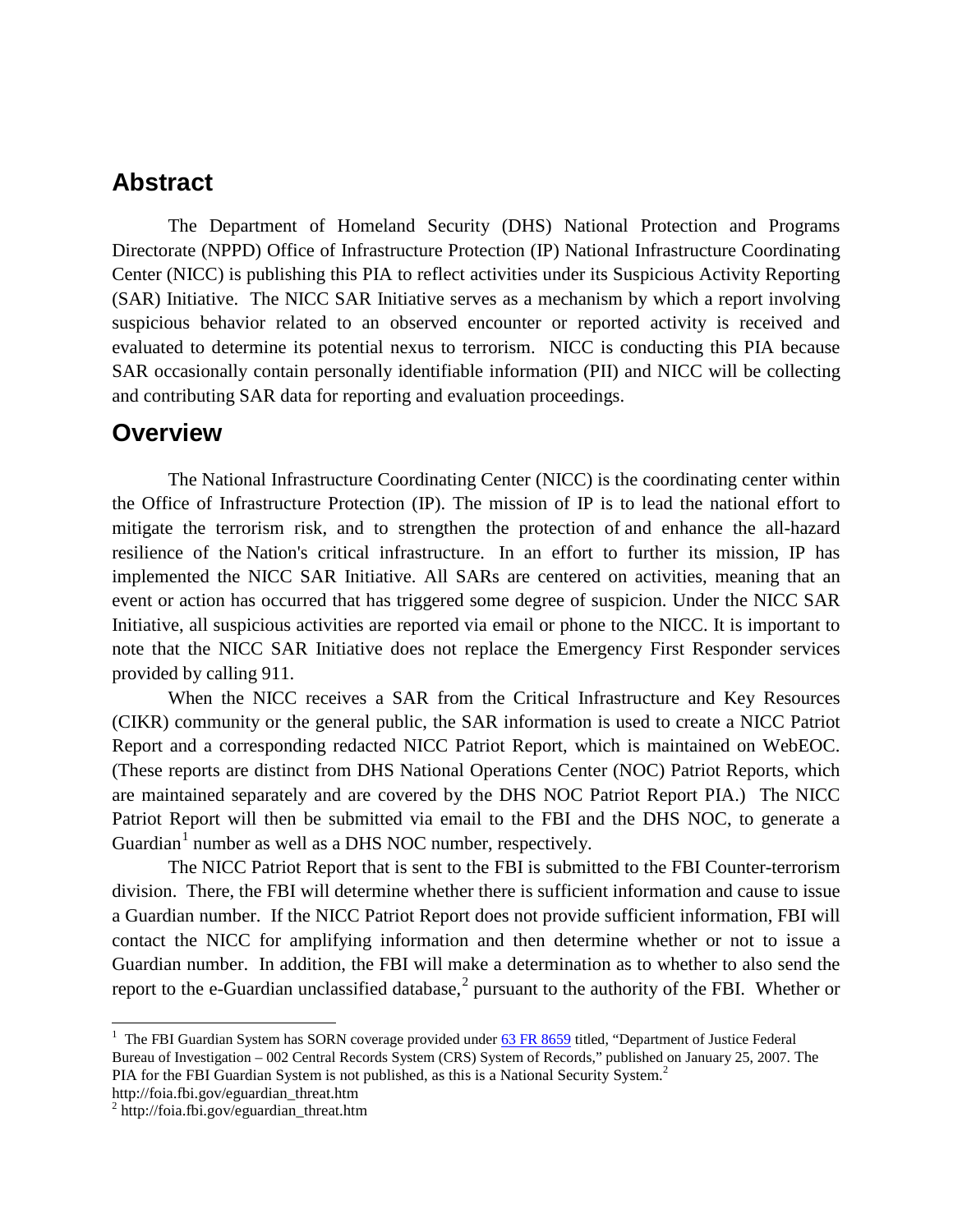

not a Guardian number is issued, the NICC will disseminate the report in accordance with the below description.

Unlike the Guardian number, every SAR is issued a DHS NOC number once it is submitted to the DHS NOC. Once the Guardian and DHS NOC numbers are received, they will be included into the NICC Patriot Report, and the NICC will then distribute these finalized NICC Patriot Reports to FBI, DHS NOC, and DHS Intelligence and Analysis. Additionally, the redacted version of the Patriot Report is posted to HSIN-CS. With the advent of the Nationwide Suspicious Activity Reports Initiative (NSI), DHS NICC will begin inputting those NICC SARs that meet the Information Sharing Environment Functional Standard into the DHS ISE SAR Server.

Within the NICC SAR Initiative, information reported is collected by authorized "Watch Standers." The NICC Watch Stander staff analyze all information in a manner that attempts to clarify and validate any reported facts as to its impact on Critical Infrastructure. NICC Watch Standers complete Personally Identifiable Information (PII), Protected Critical Infrastructure Information (PCII), and Chemical-Terrorism Vulnerability Information (CVI) training before becoming Watch-qualified. All Watch Standers are scheduled to complete necessary vetting training and must also maintain an active "secret" security clearance or higher. All reported information is collected from a variety of sources including Critical Infrastructure Stakeholders or the general public via email, fax or phone to NICC Watch Standers as it relates to suspicious activities, events or incidents. Information collected will include all suspicious activities that are observed, reported, and recorded in WebEOC and through the HSIN-CS portal. Information collected of the events, incidents, or suspicious activities reported can include contact information from the person that is reporting the suspicious activity, such as name, address, home phone, or work phone. This information is used to gather additional information about the activity witnessed.

### **Section 1.0 Authorities and Other Requirements**

### **1.1 What specific legal authorities and/or agreements permit and define the collection of information by the project in question?**

The Homeland Security Act of 2002 as codified within the United States Code at 6 U.S.C. § 321d(b)(1), Section 515 provides DHS with authority to collect the information. Additionally, specific legal authority for IP to operate is provided by under 6 USC § 121(d)(1), Directorate for Information Analysis and Infrastructure Protection.

### **1.2 What Privacy Act System of Records Notice(s) (SORN(s)) apply to the information?**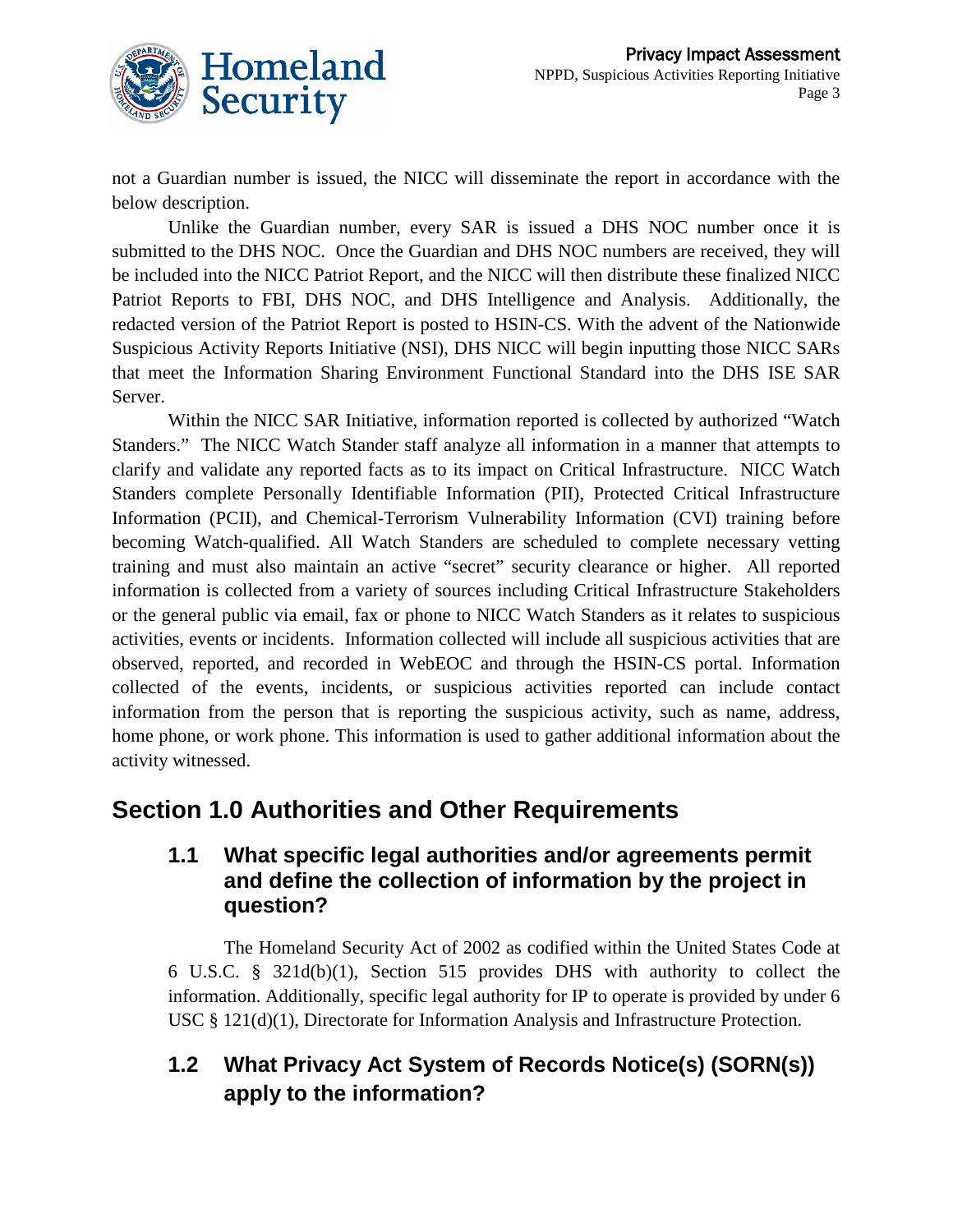

Department of Homeland Security system of records titled, "Department of Homeland Security National Protection and Programs Directorate – 001 National Infrastructure Coordinating Center Records System of Records," published on November 15, 2010.

### **1.3 Has a system security plan been completed for the information system(s) supporting the project?**

A system security plan has been completed with the Authority to Operate for the LENS systems, which was issued on September 9, 2009 and is valid for two years, as well as the Authority to Operate for the HSIN system, which was issued on March 31, 2009 and is valid for three years.

### **1.4 Does a records retention schedule approved by the National Archives and Records Administration (NARA) exist?**

The NICC is working with the NPPD and DHS Records Officer to develop a NARA approved retention schedule, and DHS plans to propose a retention schedule of five years for SARs unless the record becomes part of an ongoing law enforcement investigation.

### **1.5 If the information is covered by the Paperwork Reduction Act (PRA), provide the OMB Control number and the agency number for the collection. If there are multiple forms, include a list in an appendix.**

The NICC SAR Initiative collects information through non-standardized email and phone reporting. Therefore, there are no PRA implications for this system.

# **Section 2.0 Characterization of the Information**

The following questions are intended to define the scope of the information requested and/or collected, as well as reasons for its collection.

### **2.1 Identify the information the project collects, uses, disseminates, or maintains.**

The NICC collects all reported information received via email or phone to NICC Watch Standers as it relates to suspicious activities, events or incidents.

SAR data may include, but is not limited to, the following elements as made available by the reporting source: description of the suspicious activity, a description of a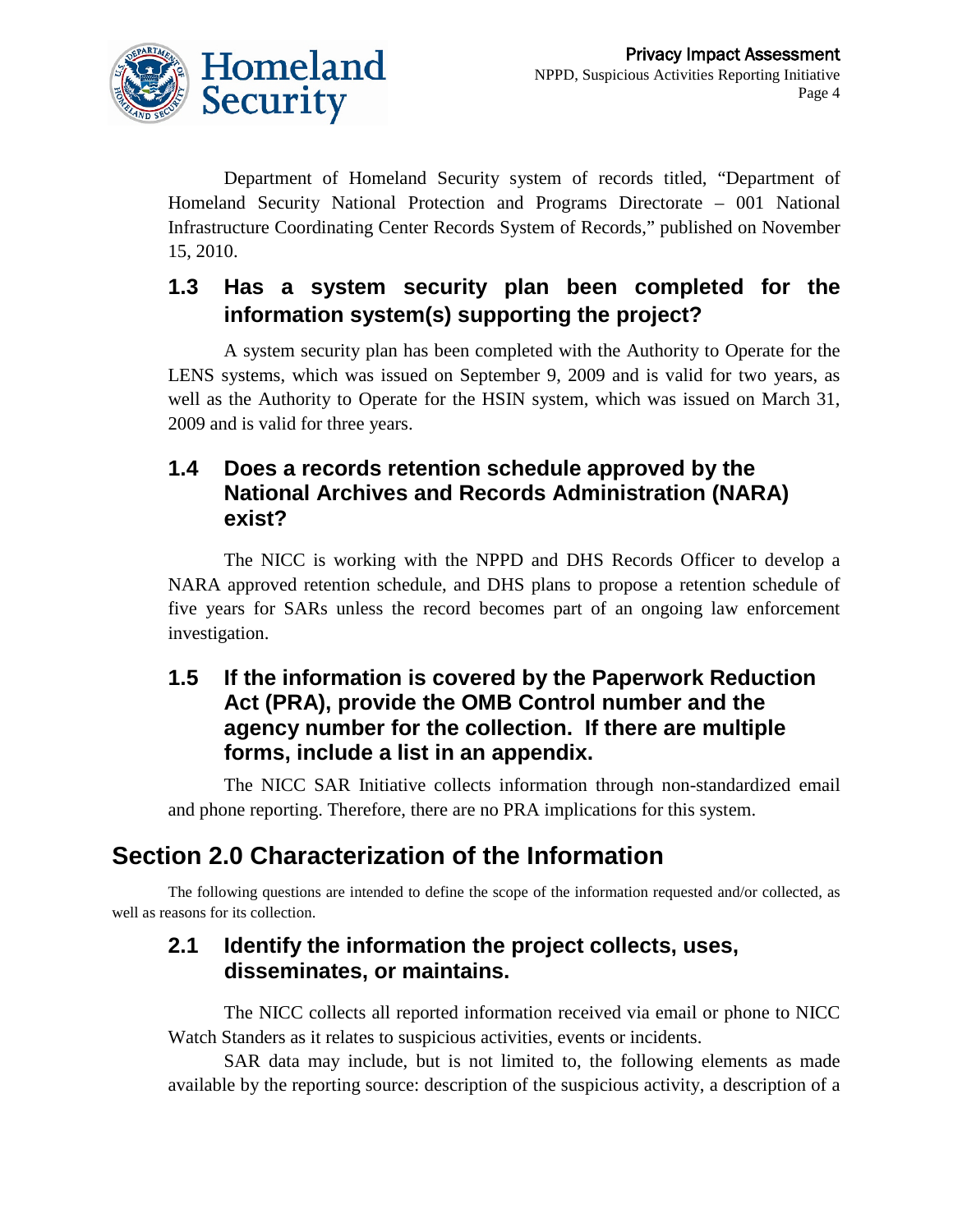

possible threat, date-time and location of incident, reliability rating of informational source, validity rating of content, cross-referenced record number, if applicable, critical infrastructure indicators, names of reporting and/or responding agency personnel, and their respective contact information. An "Amplifying Information" section, based on the information provided by the submitter, provides a contextual narrative of the event and as available: name, alias, height, weight, sex, build, race, complexion, eye color, hair color, hair style/length, ethnicity, distinguishing features and personal identifiers (e.g., driver's license number, passport, Social Security number, etc.) of the person(s) engaged and/or connected to the suspicious activity.

The NICC SAR Initiative covers the following categories of individuals:

- Federal, state, local, tribal, and territorial officials; foreign government and international officials; domestic security and emergency management officials; and private sector individuals who request assistance from, provide information to, are the subject of, or participate with the Department in activities related to all-threats and all-hazards, man-made disasters and acts of terrorism, and natural disasters; and
- Individuals who are the subject of information sent to the Department related to all-threats and all-hazards, man-made disasters and acts of terrorism, and natural disasters, including Suspicious Activity Reports (SARs).

Contact information collected from the person calling in the report is not required and is completely voluntary. Such information may include: name, address, home phone, or work phone. This information may be used to help further substantiate a report.

### **2.2 What are the sources of the information and how is the information collected for the project?**

SARs are collected by the NICC through National Response Center (NRC) emails, NICC emails, HSIN-CS sector portals, fax and phone calls from CIKR community members witnessing suspicious activities. It is also possible private individuals and state local and local government officials to include law enforcement may submit information. As background, the primary function of the NRC is to serve as the sole national point of contact for reporting all oil, chemical, radiological, biological, and etiological discharges into the environment anywhere in the United States and its territories. In addition to gathering and distributing spill data for Federal On-Scene Coordinators and serving as the communications and operations center for the National Response Team, the NRC maintains agreements with a variety of federal entities to make additional notifications regarding incidents meeting established trigger criteria. The NRC also takes Terrorist/Suspicious Activity Reports and Maritime Security Breach Reports.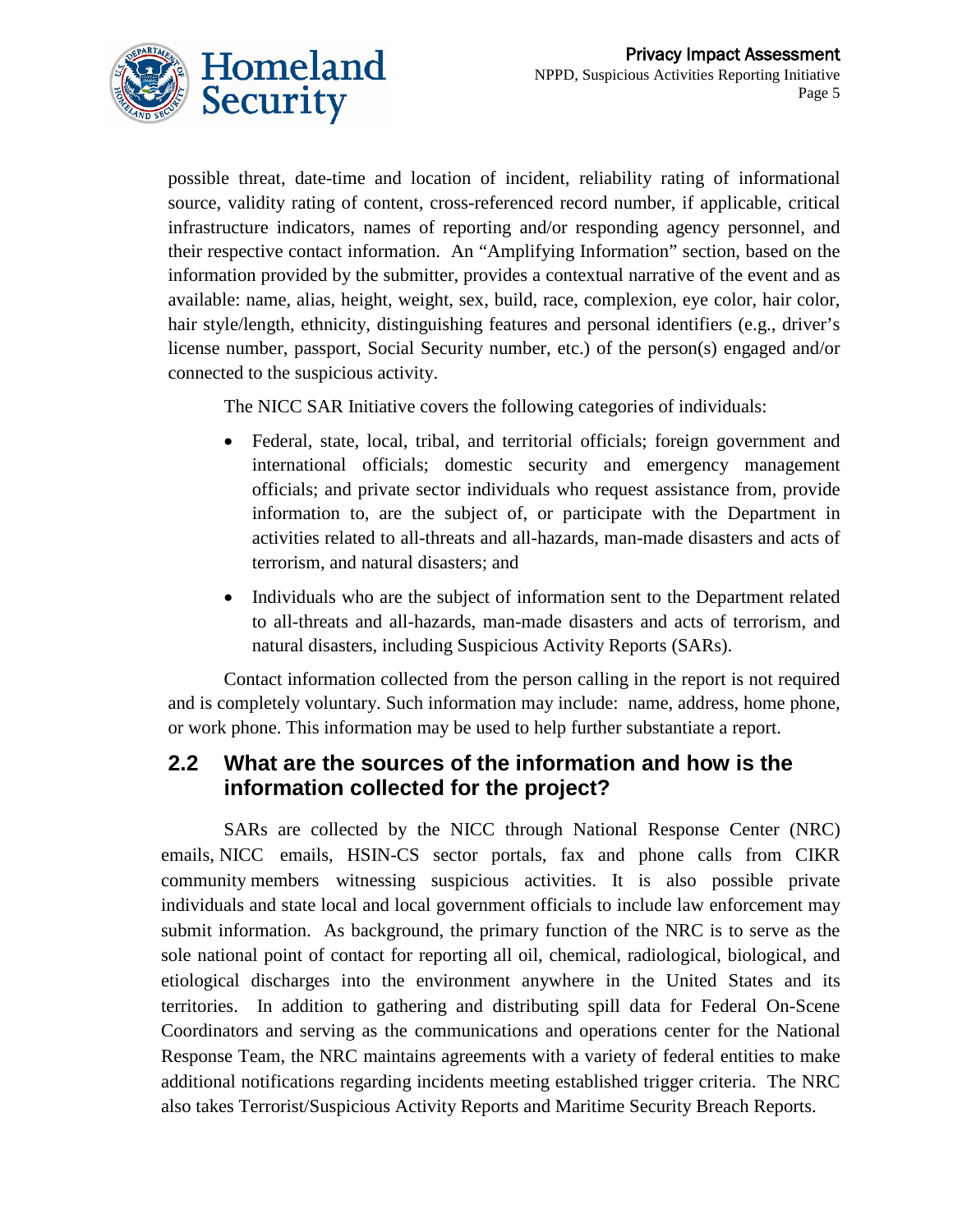

Reports are received by the NRC through their 800 number, online reporting tool and email. The NICC receives NRC reports as an email that is directly ingested into WebEOC. Additionally, PII is included in the NRC reports received by the NICC.

### **2.3 Does the project use information from commercial sources or publicly available data? If so, explain why and how this information is used.**

The system does not use commercial or publically available data.

#### **2.4 Discuss how accuracy of the data is ensured.**

SAR data is collected and recorded "as is" by the NICC. Any action taken or based on any SAR data must be properly vetted and researched through appropriate channels (i.e., DHS NOC, FBI, etc.) once it has been disseminated by the NICC. The NICC does not vet SAR information, nor does the NICC cross reference or check information that has been received by the DHS NOC.

### **2.5 Privacy Impact Analysis: Related to Characterization of the Information**

**Privacy Risk:** There is a privacy risk that more PII than is needed for further analysis of the reporting will be collected and retained.

**Mitigation :** All information that is collected at the time of the reporting will be used to determine whether a potential SAR event is occurring. Thus, this privacy risk is inherent in the type of activity that is occurring under the NICC SAR Initiative. As further dissemination and analysis takes place after the NICC Patriot Report is generated with the information received, this privacy risk may be mitigated by the use of the additional PII to determine whether a viable SAR has been received.

# **Section 3.0 Uses of the Information**

The following questions require a clear description of the project's use of information.

### **3.1 Describe how and why the project uses the information.**

The NICC utilizes the information obtained in the SAR Initiative to report information related to terrorism-related threats and other criminal activities. This action enables law enforcement and intelligence analysts the opportunity to evaluate suspicious activity before an incident, providing another tool to combat terrorism. The NICC uses this information as a mechanism to share suspicious behavior reports relating to an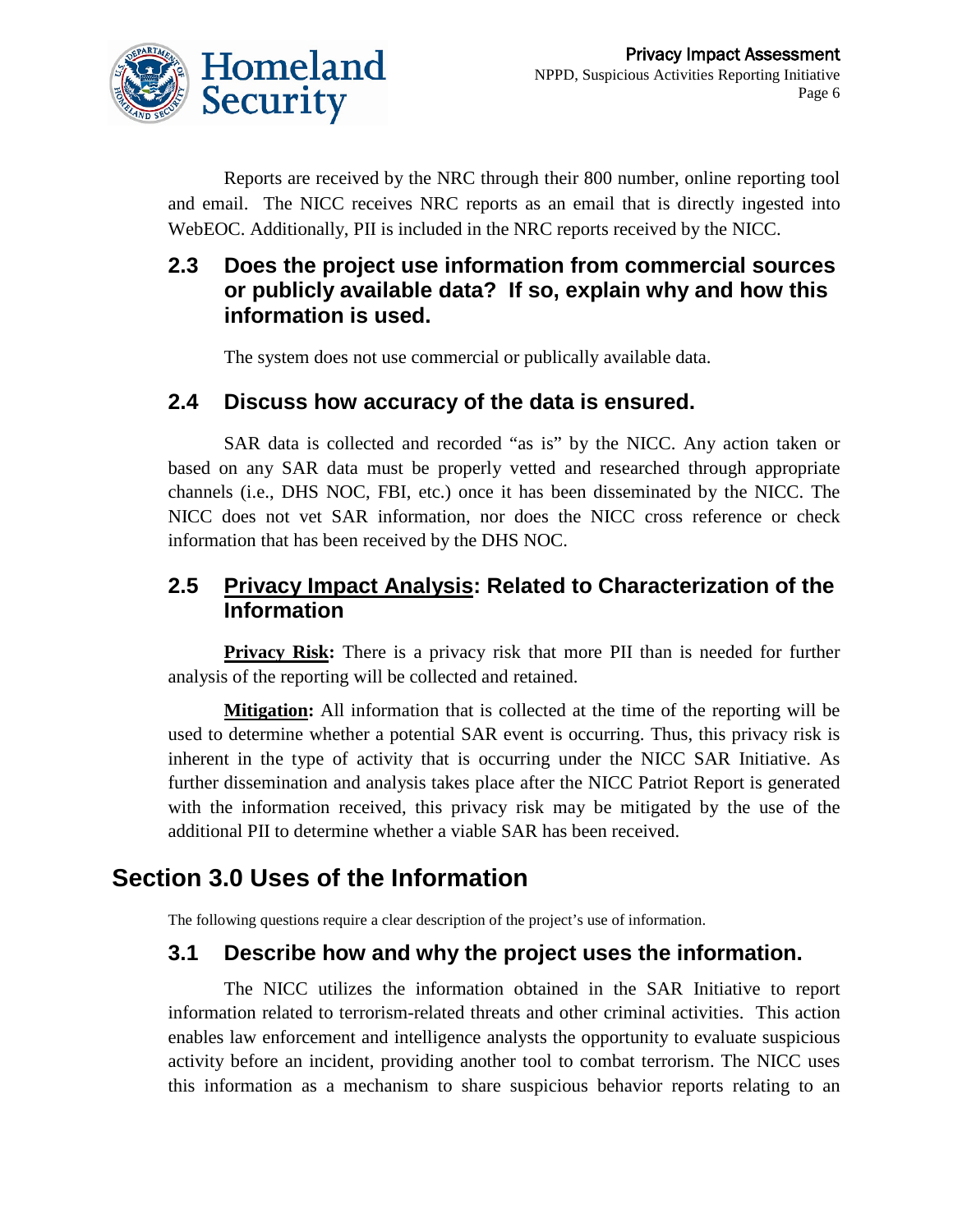

observed encounter or reported activity with appropriate federal entities to evaluate its potential nexus to terrorism. It is important to note that the NICC SAR Initiative does not replace the Emergency First Responder services provided by calling 911.

### **3.2 Does the project use technology to conduct electronic searches, queries, or analyses in an electronic database to discover or locate a predictive pattern or an anomaly? If so, state how DHS plans to use such results.**

The NICC does not conduct electronic searches, queries, or analyses in an electronic database to discover or locate a predictive pattern or an anomaly prior to submitting a SAR in a NICC Patriot Report.

### **3.3 Are there other components with assigned roles and responsibilities within the system?**

Information may be shared internally within DHS to those who demonstrate a need-to-know in the performance of their official duties. PII should only be shared internally where the information received was for a purpose required by statue, executive order, or regulation (all other PII received will be managed in accordance with the requirements for this PIA).

### **3.4 Privacy Impact Analysis: Related to the Uses of Information**

**Privacy Risk:** There is a privacy risk that SAR reports containing PII in connection with a report will be disseminated through the NICC Patriot Report and the PII will be transmitted to other components within the system with the potential to lead to unauthorized use of the PII.

**Mitigation:** This privacy risk is mitigated by the fact that both a redacted and an un-redacted NICC Patriot Report are generated once a SAR is received. The redacted NICC Patriot Report, which has been scrubbed of PII, is distributed to a larger group with a need to know. The un-redacted NICC Patriot Report is disseminated to other agencies with investigative responsibilities.

# **Section 4.0 Notice**

The following questions seek information about the project's notice to the individual about the information collected, the right to consent to uses of said information, and the right to decline to provide information.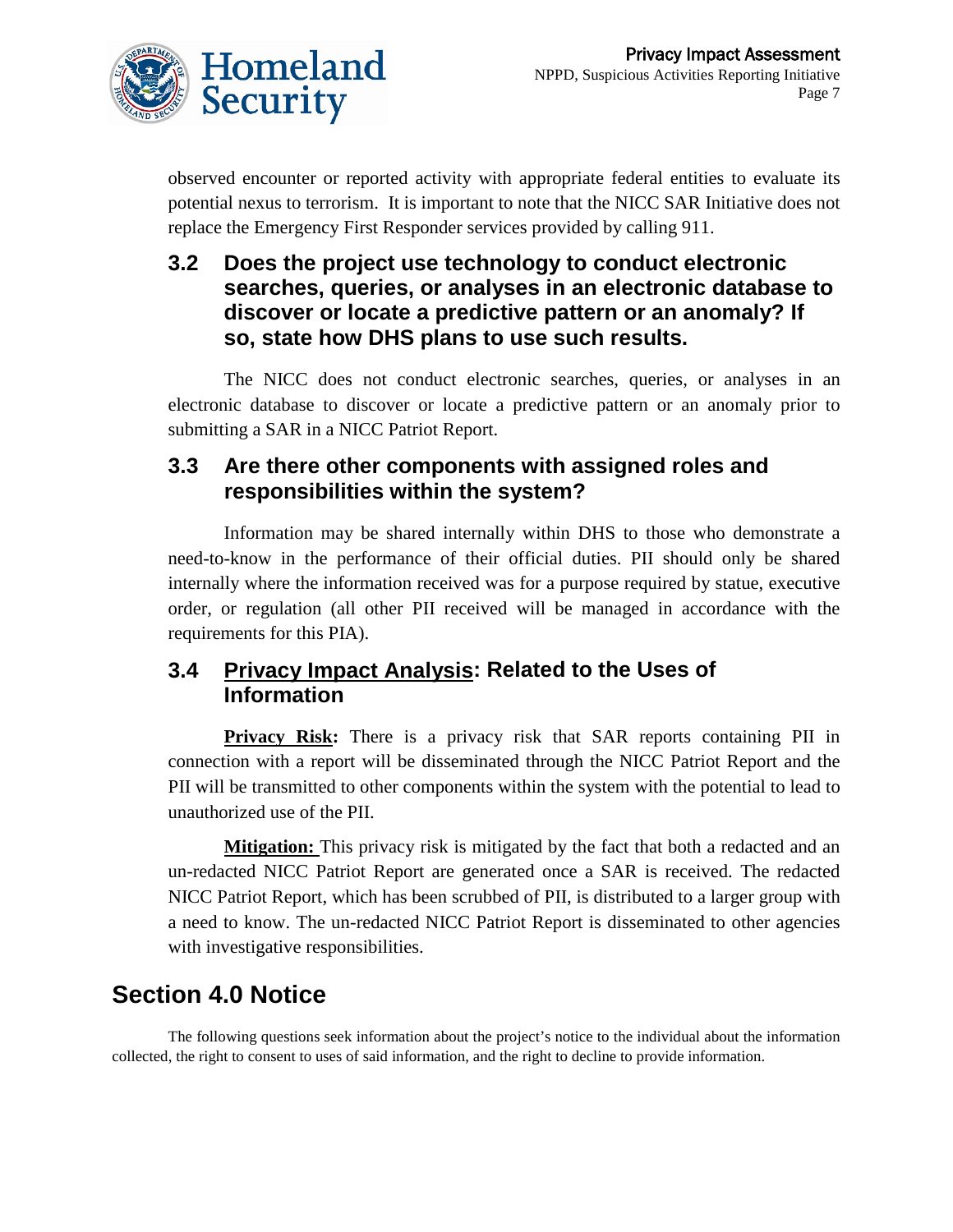

### **4.1 How does the project provide individuals notice prior to the collection of information? If notice is not provided, explain why not.**

This PIA serves as notice of the NICC SAR initiative. Notice of the initial collection of SAR data is provided through the DHS SORN titled, "Department of Homeland Security National Protection and Programs Directorate – 001 National Infrastructure Coordinating Center Records System of Records," published on November 15, 2010.

The NICC SAR Initiative is a voluntary submission of unsolicited information from the reporting individual to the NICC. The reporting individual may call or email the NICC of their own volition to submit SAR information, where it is collected for inclusion in a NICC Patriot Report.

### **4.2 What opportunities are available for individuals to consent to uses, decline to provide information, or opt out of the project?**

Individuals who are the subject of a SAR are not provided the opportunity to consent to the use of their information. With SAR data, frequently the individual who is the subject of the SAR may not be aware that his information has been submitted to DHS.

For information about the individual submitting a SAR, the individual is given the opportunity to decline to provide their own information.

### **4.3 Privacy Impact Analysis: Related to Notice**

**Privacy Risk:** Individuals may not be aware of the information collection that is occurring under the SAR program.

**Mitigation :** During law enforcement and intelligence activities, such notice may be counter-productive or simply impossible in the context of certain operations and investigations. Formal notice of this initiative is provided by this PIA. In addition, the SORN cited above provides notice that NICC within DHS collects and uses SAR data for their mission needs.

# **Section 5.0 Data Retention by the project**

The following questions are intended to outline how long the project retains the information after the initial collection.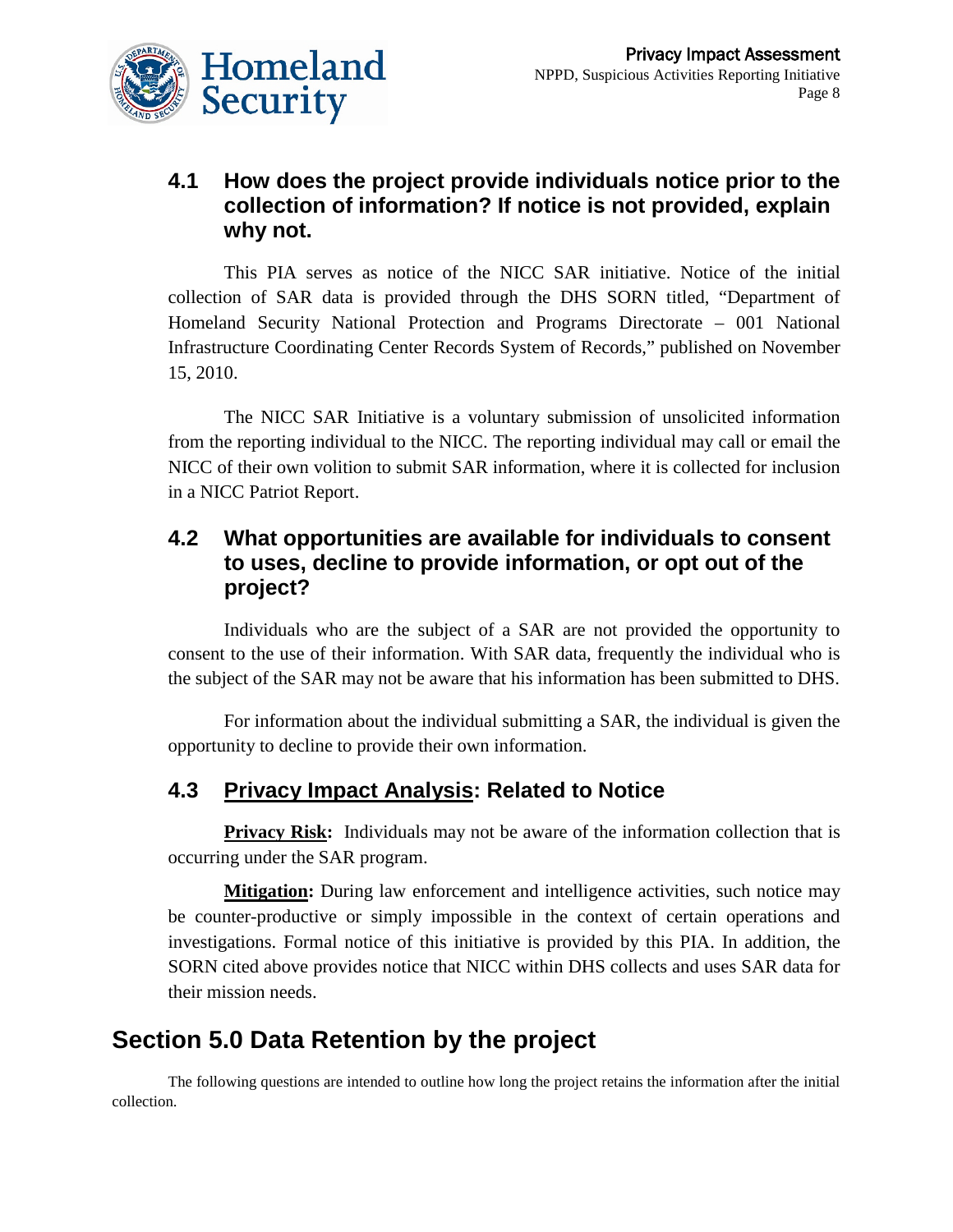

### **5.1 Explain how long and for what reason the information is retained.**

SARs collected through the HSIN-CS or the LENS portal will be retained for a period of five years. HSIN-CS users will be required to change the status of their submissions from active to inactive if an incident is determined to have no nexus to terrorism.

### **5.2 Privacy Impact Analysis: Related to Retention**

**Privacy Risk:** There is a privacy risk that records containing PII collected under the SAR Initiative will be deemed to not qualify as suspicious activities after further investigation and analysis but will be retained in the system.

**Mitigation:** This privacy risk will be mitigated by the records retention schedules that are in place for the SAR Initiative. Given that most of the contained data reported is not PII, but is more focused on the nation's CIKR operational status, contemporary knowledge of incident and recovery planning indicate long periods of historical data is required to make good decisions on current events.

# **Section 6.0 Information Sharing**

The following questions are intended to describe the scope of the project information sharing external to the Department. External sharing encompasses sharing with other federal, state and local government, and private sector entities.

### **6.1 Is information shared outside of DHS as part of the normal agency operations? If so, identify the organization(s) and how the information is accessed and how it is to be used.**

When a SAR is submitted, the NICC will create a NICC Patriot Report and a corresponding redacted NICC Patriot Report. The NICC will then disseminate the NICC Patriot Reports according to the appropriate protocols and as necessary (e.g., to FBI, DHS - Homeland Infrastructure Threat and Risk Analysis Center (HITRAC), and other agencies).

The NICC Watch uploads redacted Patriot Reports to HSIN-CS where Critical Infrastructure Stakeholders with access to HSIN-CS main page can access them.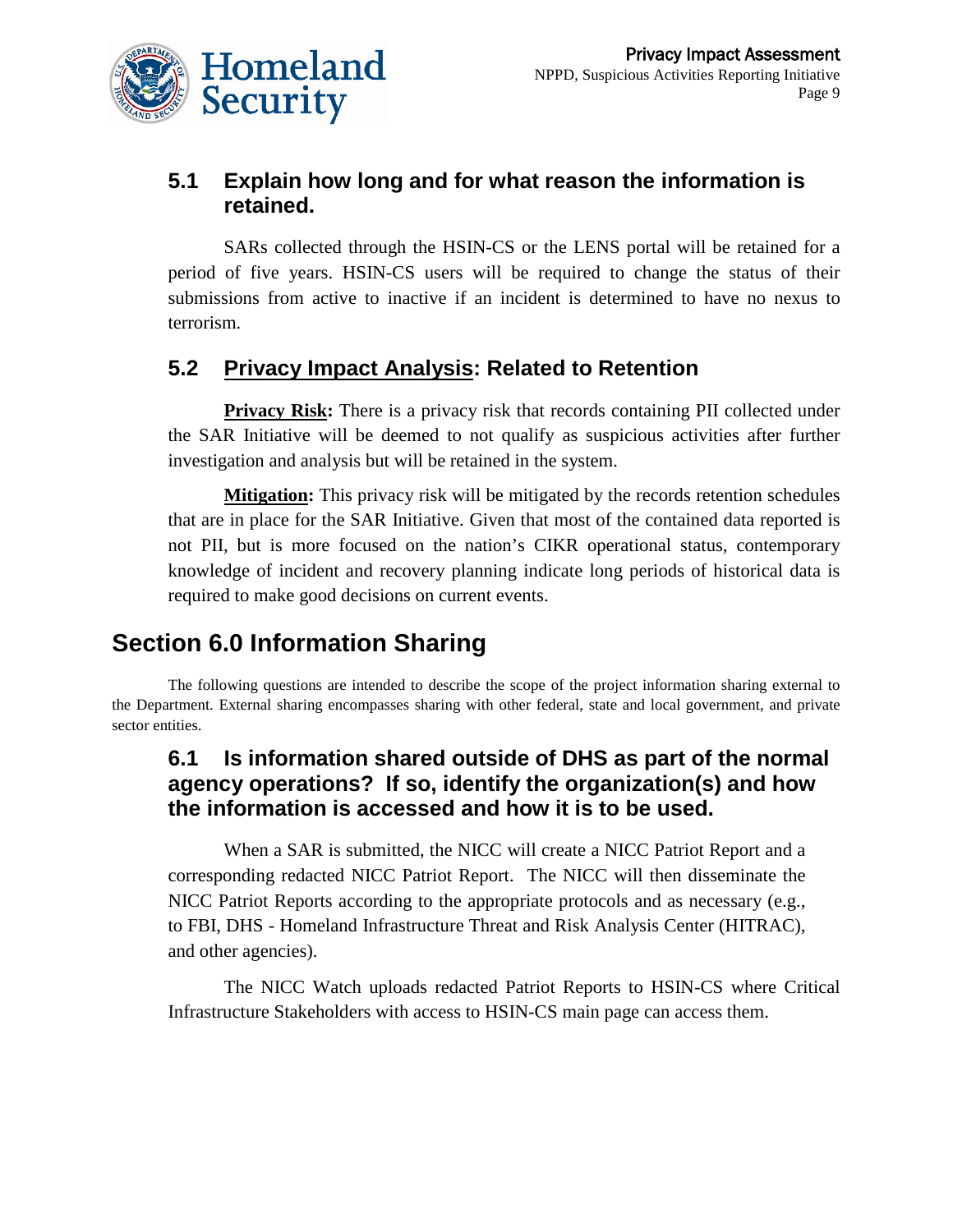

### **6.2 Describe how the external sharing noted in 6.1 is compatible with the SORN noted in 1.2.**

The dissemination of NICC Patriot Reports will allow the NICC to collect and distribute infrastructure information related to all threats and all hazards, law enforcement activities, acts of terrorism, and other information collected or received.

Consistent with DHS's information sharing mission, information contained in the DHS/NPPD – 001 NICC Records System of Records may be shared with other DHS components, as well as appropriate agencies and entities. This sharing will only take place after DHS determines that the receiving component or agency has a verifiable needto-know the information to carry out national security, law enforcement, immigration, intelligence, or other functions consistent with Routine Use I set forth in this system of records notice.

### **6.3 Does the project place limitations on re-dissemination?**

Yes. All NICC Patriot Reports contain the following statement at the bottom of the page:

Third Agency dissemination of this report is prohibited without prior DHS approval. Please address requests for further distribution, questions, or comments to the NICC via telephone 202-282-9201 or email [NICC@dhs.gov.](mailto:NICC@dhs.gov)

### **6.4 Describe how the project maintains a record of any disclosures outside of the Department.**

The NICC distributes SAR through email to a select group of recipient within the federal government. All emails from the NICC Watch are retained in the DHS email system in accordance with DHS retention policy.

### **6.5 Privacy Impact Analysis: Related to Information Sharing**

**Privacy Risk:** There is a privacy risk that SAR containing PII outside the scope of the initial reporting will be disseminated outside the Department.

**Mitigation:** This privacy risk is mitigated by the fact that both a redacted and an un-redacted NICC Patriot Report are generated by the NICC once a SAR is received. The redacted NICC Patriot Report, which has been scrubbed of PII, is disseminated to the larger authorized and pre-approved group with a need-to-know. The un-redacted NICC Patriot Report is disseminated to other agencies with investigative responsibilities pursuant to strict protocols and with a prohibition on further dissemination.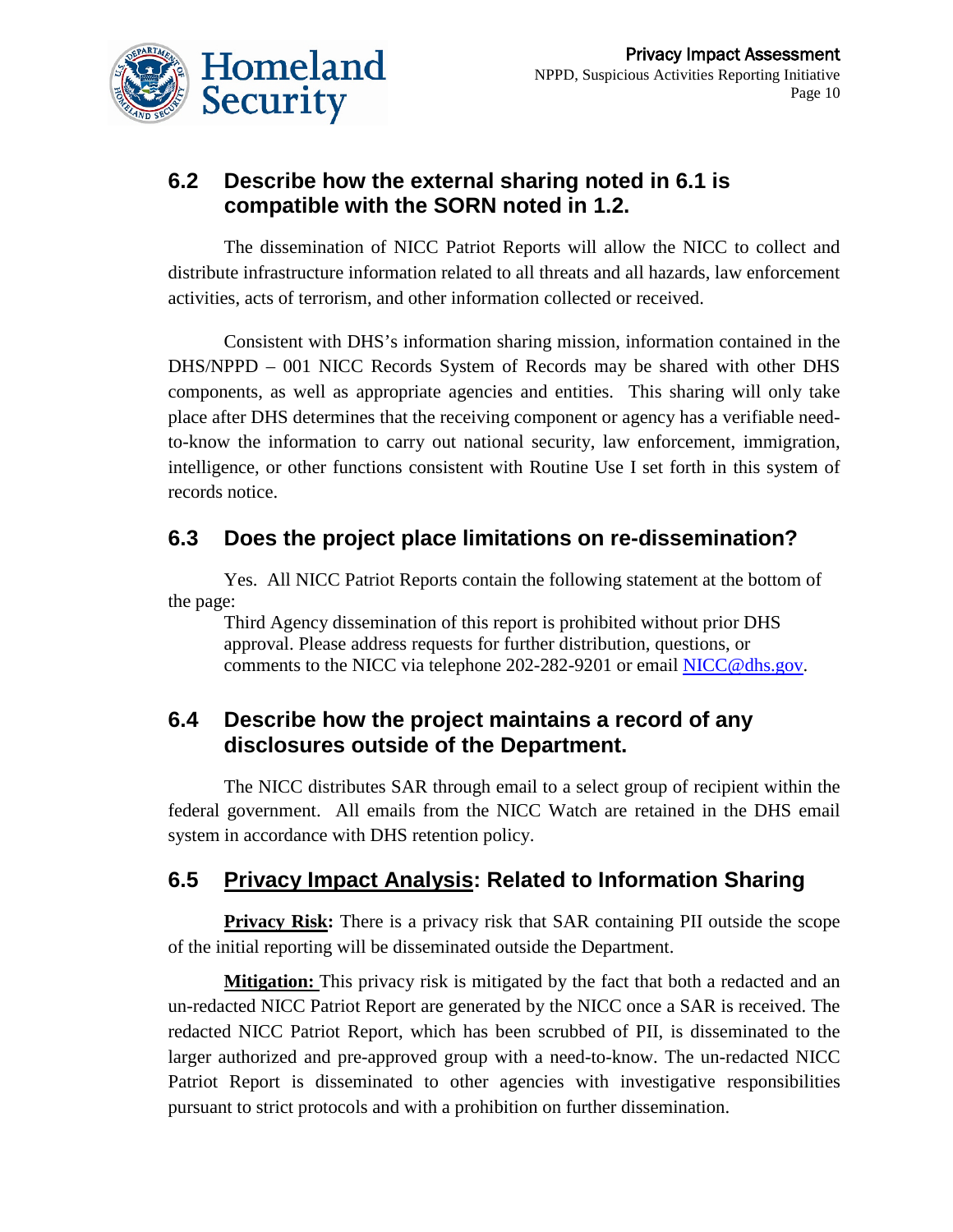

### **Section 7.0 Redress**

The following questions seek information about processes in place for individuals to seek redress which may include access to records about themselves, ensuring the accuracy of the information collected about them, and/or filing complaints.

### **7.1 What are the procedures that allow individuals to access their information?**

Individuals seeking access to any record containing information that is part of a DHS system of records, or seeking to contest the accuracy of its content, may submit a Freedom of Information Act (FOIA) or Privacy Act (PA) request to DHS. Given the nature of some information in the NICC SAR Initiative, DHS may not always permit the individual to gain access to or request amendment of his or her record.

The procedures for submitting FOIA requests are available in 6 C.F.R. Part 5. Please write to "FOIA, U.S. Department of Homeland Security, National Programs and Protection Directorate, Attn: FOIA Officer, Washington, D.C. 20528." You may also make informal inquiries to NPPD.FOIA@dhs.gov.

### **7.2 What procedures are in place to allow the subject individual to correct inaccurate or erroneous information?**

Given the nature and function of the NICC SAR Initiative, there are no procedures in place for the subject individual to correct inaccurate or erroneous information at the time of collection. If additional information is received relating to a particular incident, the re-submission process allows for the correction of inaccurate or additional information that may have been reported at the onset of the reporting.

### **7.3 How does the project notify individuals about the procedures for correcting their information?**

If an individual feels that the information maintained in the SAR system is inaccurate, there will be two methods available to provide accurate information to the NICC. The DHS FOIA process (see Question 7.1) allows access to records. All communications received, regardless of method, will be entered into and remain on record within the SAR system pursuant to its general record retention schedule and will be subject to audit.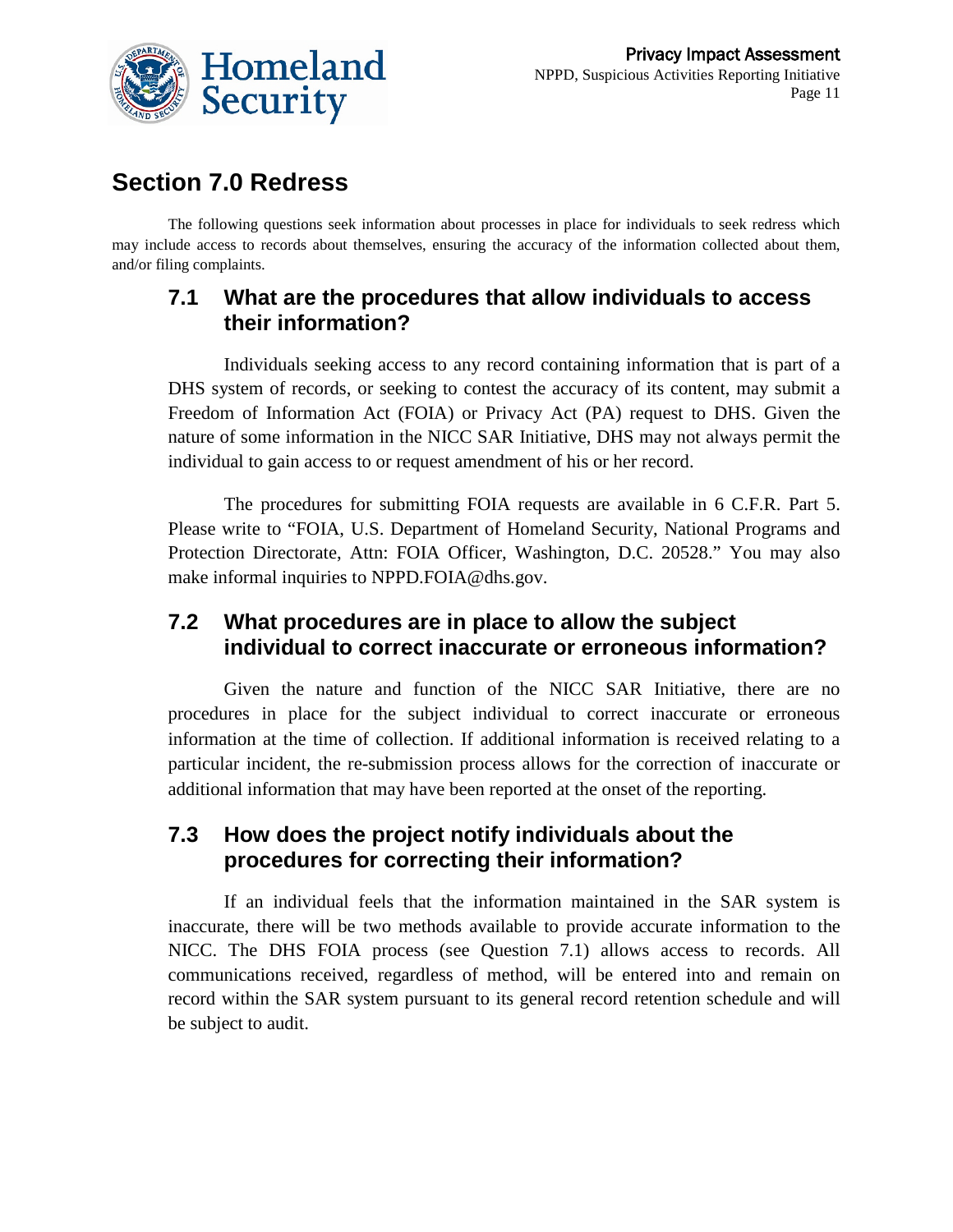

### **7.4 Privacy Impact Analysis: Related to Redress**

**Privacy Risk:** A major privacy risk relating to redress is that an individual may not be afforded adequate opportunity to correct information.

**Mitigation :** This privacy risk is mitigated by providing individuals the opportunity to submit any information they deem relevant to the SAR system. If an individual believes that he or she has suffered an adverse consequence related to the SAR system, that individual will be able to provide any information that they deem relevant with a request that it be included within any record maintained in the SAR system regarding a particular incident, activity, transaction, or occurrence.

The development of the SAR system and the processes governing its use include detailed consideration of the impact of erroneous data on individuals. Information in the SAR system is, by definition, raw information. The SAR system is simply a pool of unvetted, reported "as is" information that is maintained in a manner making it accessible to appropriate official entities for further investigation and analysis predicated upon reasonable suspicion of a terrorism nexus.

Having verified and accurate information is the ultimate goal of the NICC, as well as all law enforcement, intelligence community, and other governmental officials using the system. The redress process referred to in Question 7.2, above, will help to ensure that the information is accurate. NICC Watch Standers will ensure the integrity of the SAR information based upon information provided by individuals, as well as any updates received from law enforcement and other government authorities.

# **Section 8.0 Auditing and Accountability**

The following questions are intended to describe technical and policy based safeguards and security measures.

### **8.1 How does the project ensure that the information is used in accordance with stated practices in this PIA?**

The NICC SAR Initiative serves as a mechanism by which a report involving suspicious behavior relating to an observed encounter or reported activity is received and evaluated to determine its potential nexus to terrorism. Once the information is collected, a NICC Patriot Report is created and transmitted to the FBI for further analysis and dissemination. Given its role, the NICC SAR Initiative does not analyze the submissions received. Rather, the transmission to the FBI allows for auditing of the information to be completed at the next level. Thus, the NICC SAR Initiative solely serves as a repository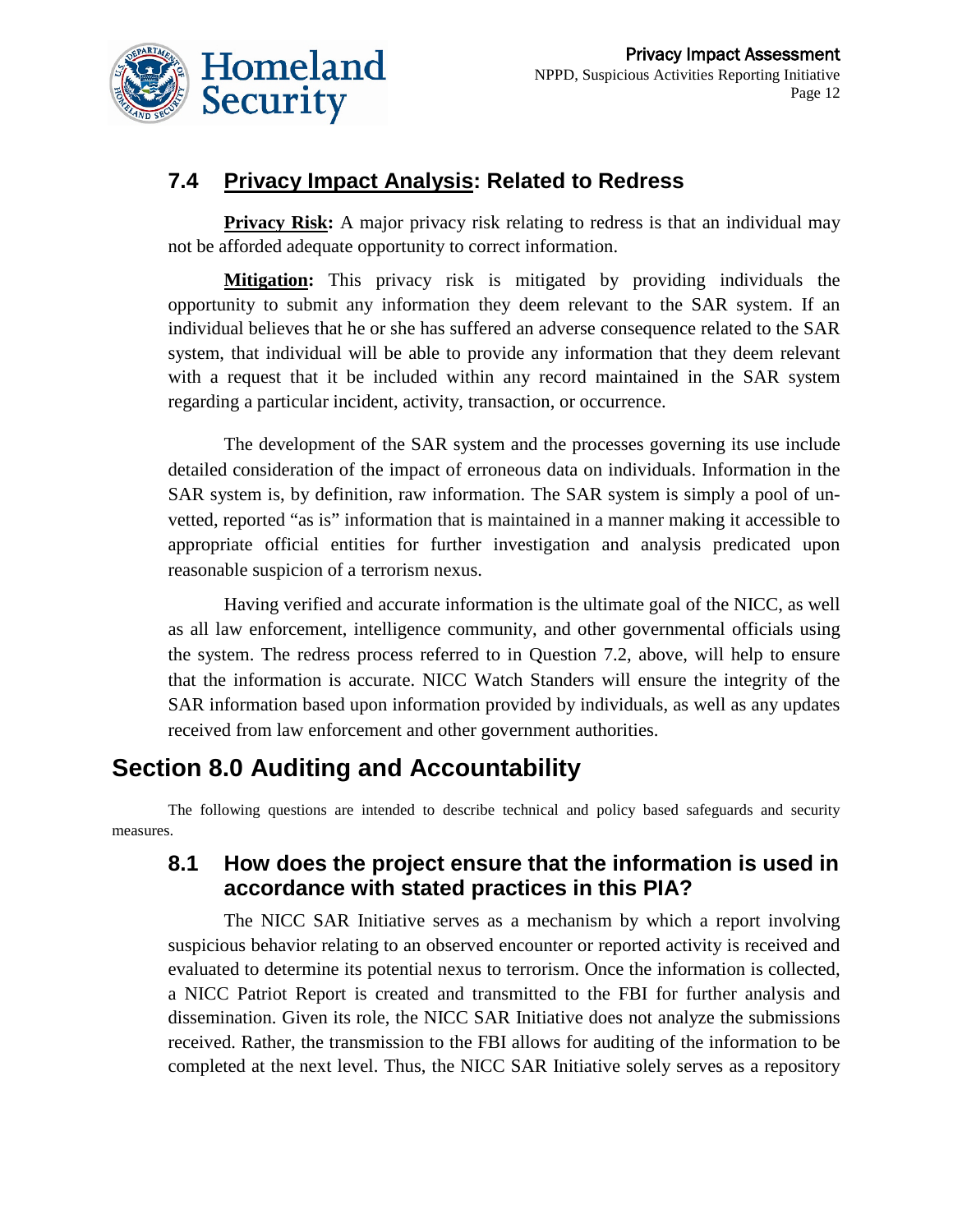

for the collection of information and no auditing mechanisms are in place to verify the information collection at this stage.

### **8.2 Describe what privacy training is provided to users either generally or specifically relevant to the project.**

All DHS employees are required to take annual computer security training, which includes privacy training on appropriate uses of sensitive data and proper security measures. In addition, all Watch Standers must complete PII, PCII and CVI training before becoming Watch-qualified to access the data.

### **8.3 What procedures are in place to determine which users may access the information and how does the project determine who has access?**

Access to records in maintained through password protections and tiered access to the information that is contained within the system. In addition, all Watch Standers must complete PII, PCII and CVI training before becoming Watch qualified to access the data. Further, all Watch Standers are scheduled to complete vetting training, and must maintain an active "Secret" security clearance or higher. Also, authentication and role-based user access requirements ensure that users can only access or change information that is appropriate for their official duties.